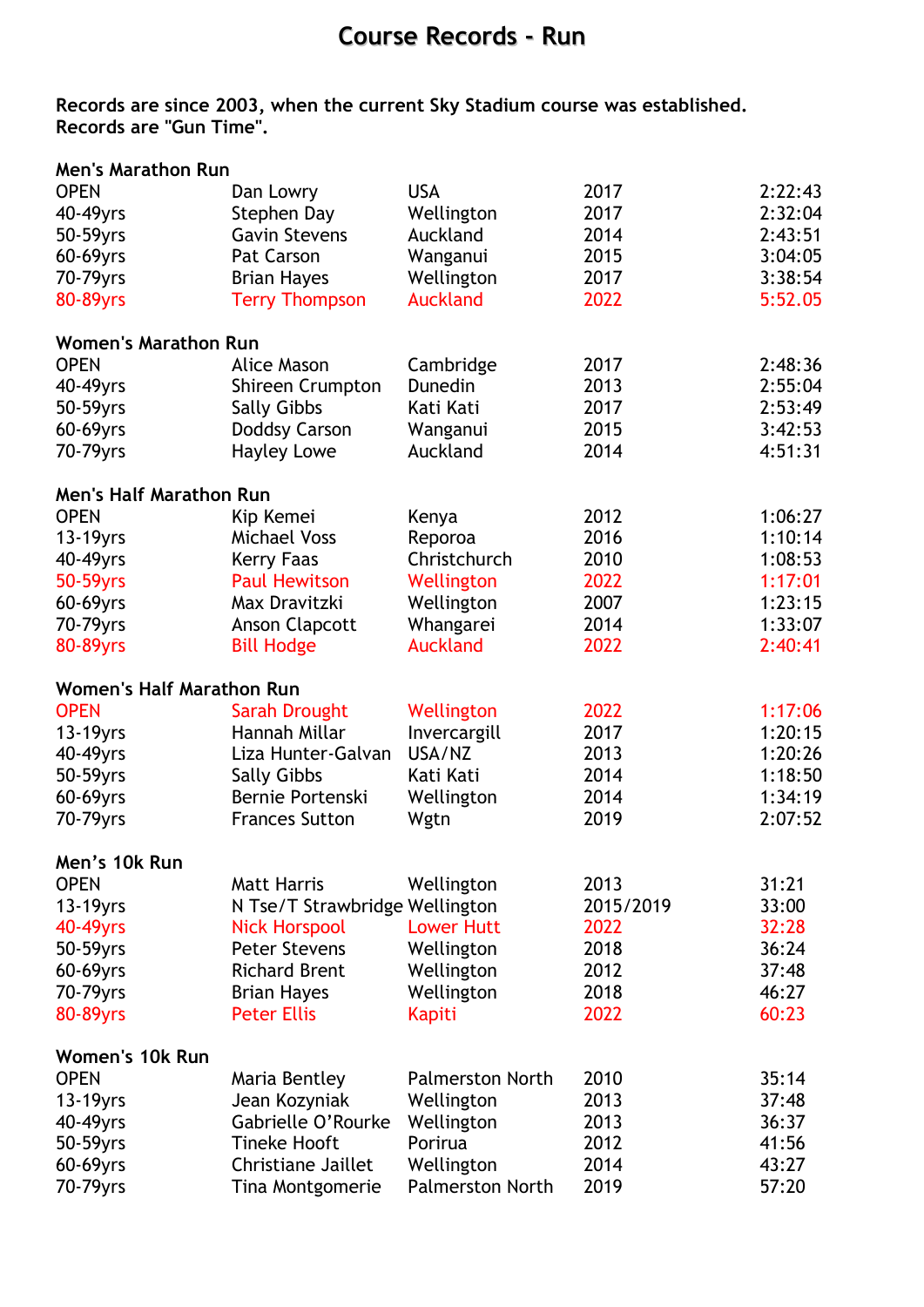## **Course Records - Walk**

**Records are since 2003, when the current Westpac Stadium course was established. Records are "Gun Time".** 

| <b>Men's Marathon Walk</b>        |                                |                         |      |         |
|-----------------------------------|--------------------------------|-------------------------|------|---------|
| <b>OPEN</b>                       | <b>Harry Terwiel</b>           | New Plymouth            | 2016 | 4:26:08 |
| 40-49yrs                          | Wayne Loveridge                | <b>Palmerston North</b> | 2009 | 4:33:59 |
| 50-59yrs                          | Harry Terwiel                  | New Plymouth            | 2016 | 4:26:08 |
| 60-69yrs                          | Peter Zwart                    | <b>Palmerston North</b> | 2012 | 4:26:34 |
| 70-79yrs                          | <b>Evan Davies</b>             | Wellington              | 2013 | 5:08:59 |
| <b>Women's Marathon Walk</b>      |                                |                         |      |         |
| <b>OPEN</b>                       | Lee McCracken                  | New Plymouth            | 2010 | 4:47:19 |
| 40-49yrs                          | Lee McCracken                  | New Plymouth            | 2010 | 4:47:19 |
| 50-59yrs                          | <b>Terri Grimmett</b>          | Wellington              | 2014 | 4:57:44 |
| 60-69yrs                          | Denise Brunskil                | <b>Palmerston North</b> | 2013 | 4:56:10 |
| 70-79yrs                          | Aileen Robinson                | Paraparaumu             | 2015 | 5:31:54 |
| <b>Men's Half Marathon Walk</b>   |                                |                         |      |         |
| <b>OPEN</b>                       | <b>Glenn Burrell</b>           | Wellington              | 2007 | 1:43:04 |
| 13-19yrs                          | <b>Matthew Salisbury</b>       | Wellington              | 2014 | 2:45:54 |
| 40-49yrs                          | Mike Morresey                  | New Plymouth            | 2013 | 1:57:07 |
| 50-59yrs                          | Eric Kemsley                   | New Plymouth            | 2010 | 1:55:04 |
| 60-69yrs                          | Eric Kemsley                   | New Plymouth            | 2015 | 2:01:23 |
| 70-79yrs                          | Jeff Wells                     | New Plymouth            | 2014 | 2:12:03 |
| 80-89yrs                          | <b>Peter Tearle</b>            | Masterton               | 2007 | 2:51:19 |
| <b>Women's Half Marathon Walk</b> |                                |                         |      |         |
| <b>OPEN</b>                       | <b>Caitlin Sanderson</b>       | Wellington              | 2009 | 2:59:58 |
| 13-19yrs                          | <b>Courtney Ruske</b>          | Christchurch            | 2022 | 1:58:26 |
| 40-49yrs                          | Amelia de Lorenzo              | Wellington              | 2004 | 2:01:23 |
| 50-59yrs                          | Gai-Marie Smart                | Whanganui               | 2014 | 2:13:56 |
| 60-69yrs                          | Robyn Wolfsbauer               | Naper                   | 2015 | 2:19:55 |
| 70-79yrs                          | Jacqueline Wilson              | <b>Upper Hutt</b>       | 2017 | 2:23:09 |
| 80-89yrs                          | Kathleen Morton                | Wellington              | 2016 | 3:49:51 |
| Men's 10k Walk                    |                                |                         |      |         |
| <b>OPEN</b>                       | Daniel Du Toit                 | <b>Upper Hutt</b>       | 2018 | 49:29   |
| 13-19yrs                          | Daniel Du Toit                 | <b>Upper Hutt</b>       | 2018 | 49:29   |
| 40-49yrs                          | Mike Walton                    | <b>Upper Hutt</b>       | 2011 | 55:03   |
| 50-59yrs                          | <b>Tim Dutton</b>              | <b>Upper Hutt</b>       | 2010 | 56:47   |
| 60-69yrs                          | Peter Hague                    | Nelson                  | 2017 | 1:01:10 |
| 70-79yrs                          | <b>Jeff Wells</b>              | New Plymouth            | 2017 | 1:06:03 |
| 80-89yrs                          | Ian Mollison                   | Dannevirke              | 2019 | 1:24:55 |
| 90-99yrs                          | <b>Peter Tearle</b>            | Masterton               | 2017 | 1:42:20 |
| Women's 10k Walk                  |                                |                         |      |         |
| <b>OPEN</b>                       | Rozie Robinson                 | <b>Hastings</b>         | 2011 | 51:46   |
| $13-19$ yrs                       | <b>Courtney Ruske</b>          | Christchurch            | 2014 | 51:40   |
| 40-49yrs                          | <b>Gabrielle Gorst</b>         | <b>Hastings</b>         | 2006 | 57:00   |
| 50-59yrs                          | Denise Stewart-Jacks Inglewood |                         | 2008 | 1:04:46 |
| 60-69yrs                          | Jacqueline Wilson              | <b>Upper Hutt</b>       | 2015 | 1:06:23 |
| 70-79yrs                          | Jacqueline Wilson              | <b>Upper Hutt</b>       | 2016 | 1:06:42 |
| 80-89yrs                          | <b>Daphne Jones</b>            | Wellington              | 2022 | 1:21:19 |